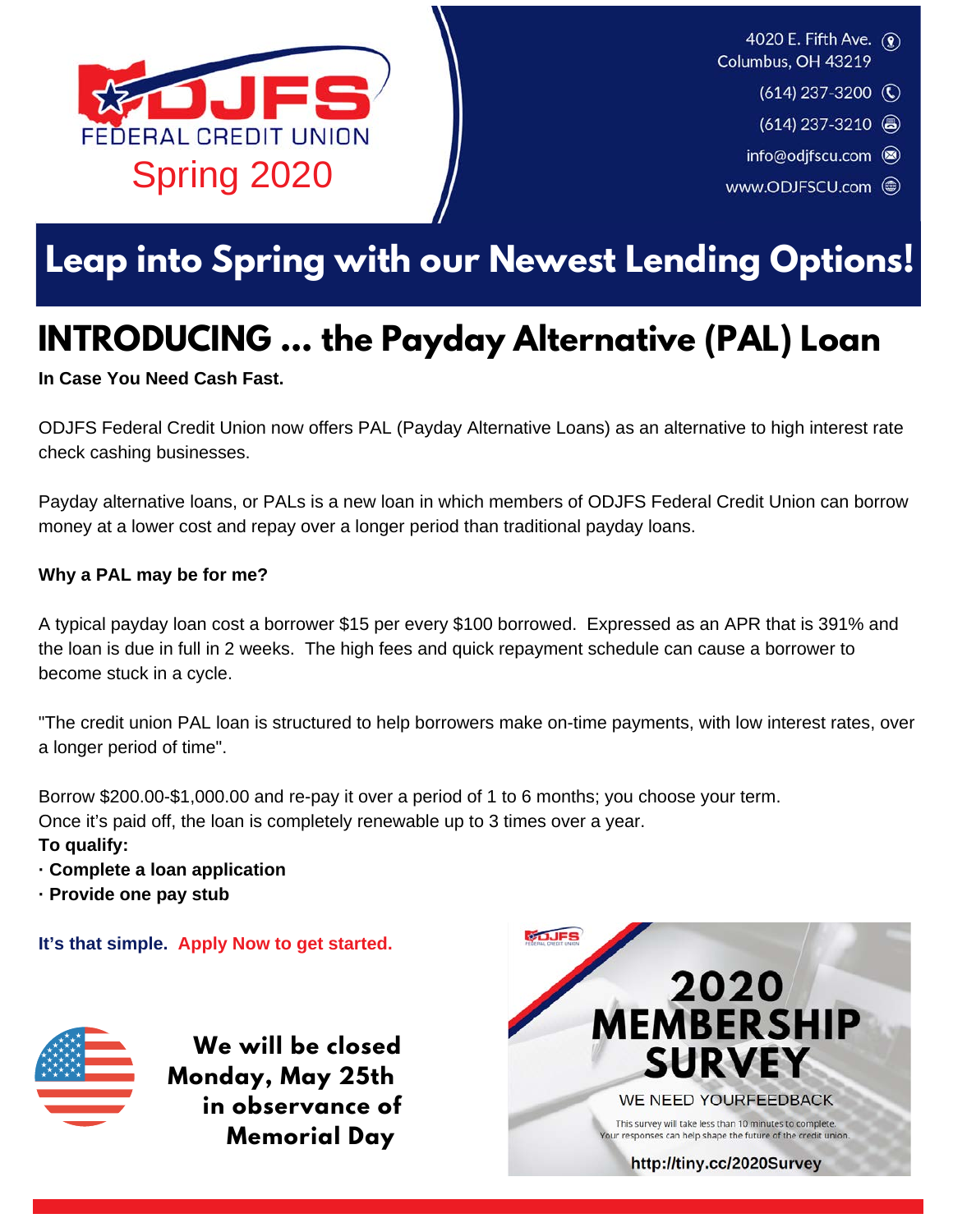

#### THANK YOU TO EVERYONE FOR A FANTASTIC 2019 ANNUAL MEETING!

On February 11th, ODJFS Federal Credit Union hosted its 65th Annual Meeting Dinner at The Berwick where Chairman, Lionel Harris, recapped the events from a very busy year.

This annual event allows Members to chat with credit union staff and volunteers in an informal setting. The annual meeting is also a night where we recognize milestone Credit Union anniversaries, elect officials and celebrate the hard work and successes of the past year.

We enjoyed a delicious meal and attendees were able to enter to win amazing prizes.

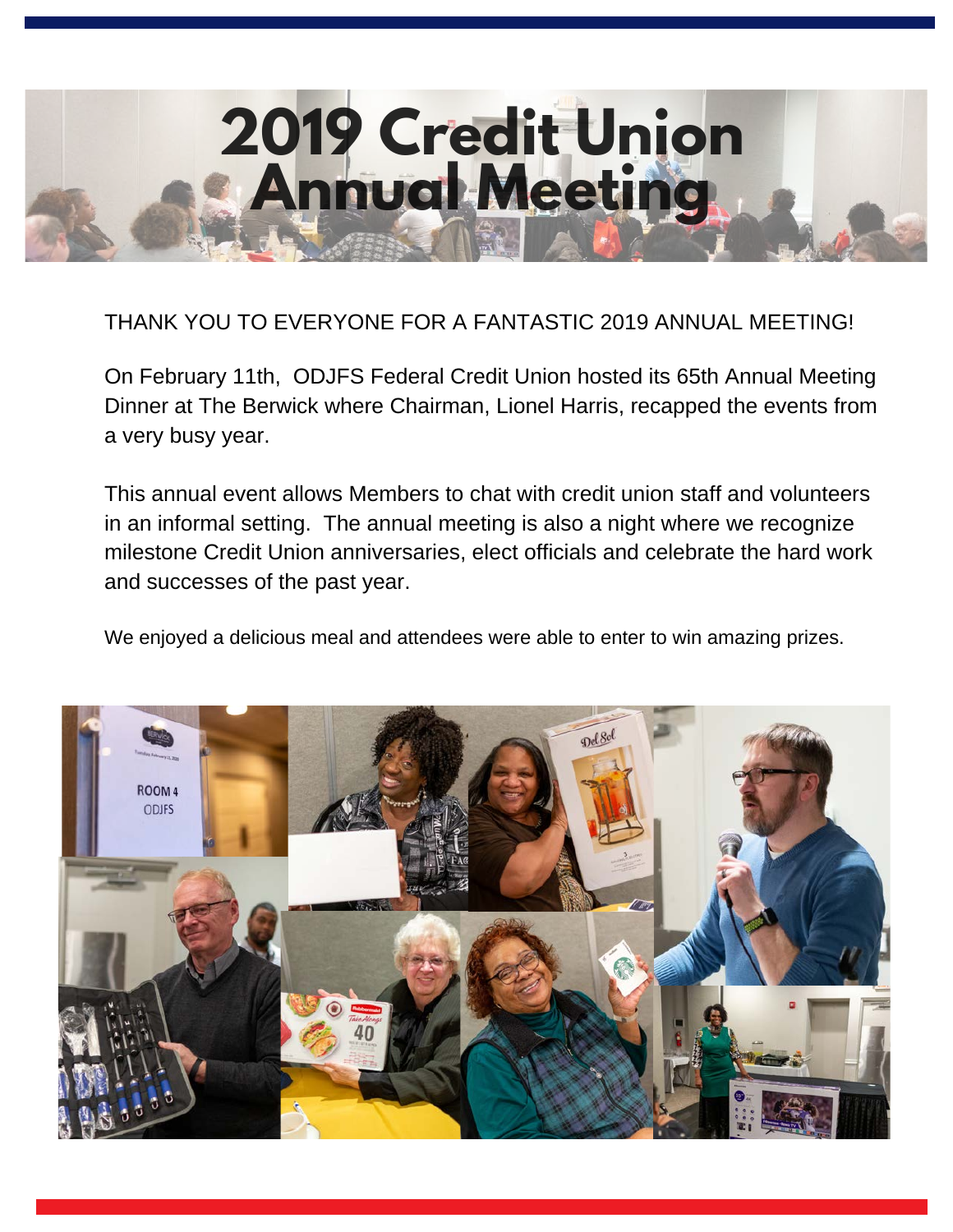# **DON'T DREAM IT, DRIVE IT!**

**Finance Your New or Used Vehicle with Us** 

### **Rate 2.24% Special Offering ONE WEEK ONLY!!!!** May 4th-8th

- · AUTOMATIC PAYMENTS
- · GAP & GAP PLUS **INSURANCE**
- CREDIT LIFE **INSURANCE**
- · DISABILITY INSURANCE
- **PAYROLL DEDUCTION PAYMENTS**

Disclosure: Rates and terms are subject to credit approval and are open to tiers A-B only. Certain restrictions and credit evaluation will apply. Rates are subject to change without notice. A \$40.00 VSI & \$250.00 loan processing fee will apply.

TO APPLY: SUBMIT A LOAN APPLICATION & PROOF OF INCOME

Remote **Deposit** Capture

Deposit your checks without leaving home. It's secure, it's easy and it's FREE!